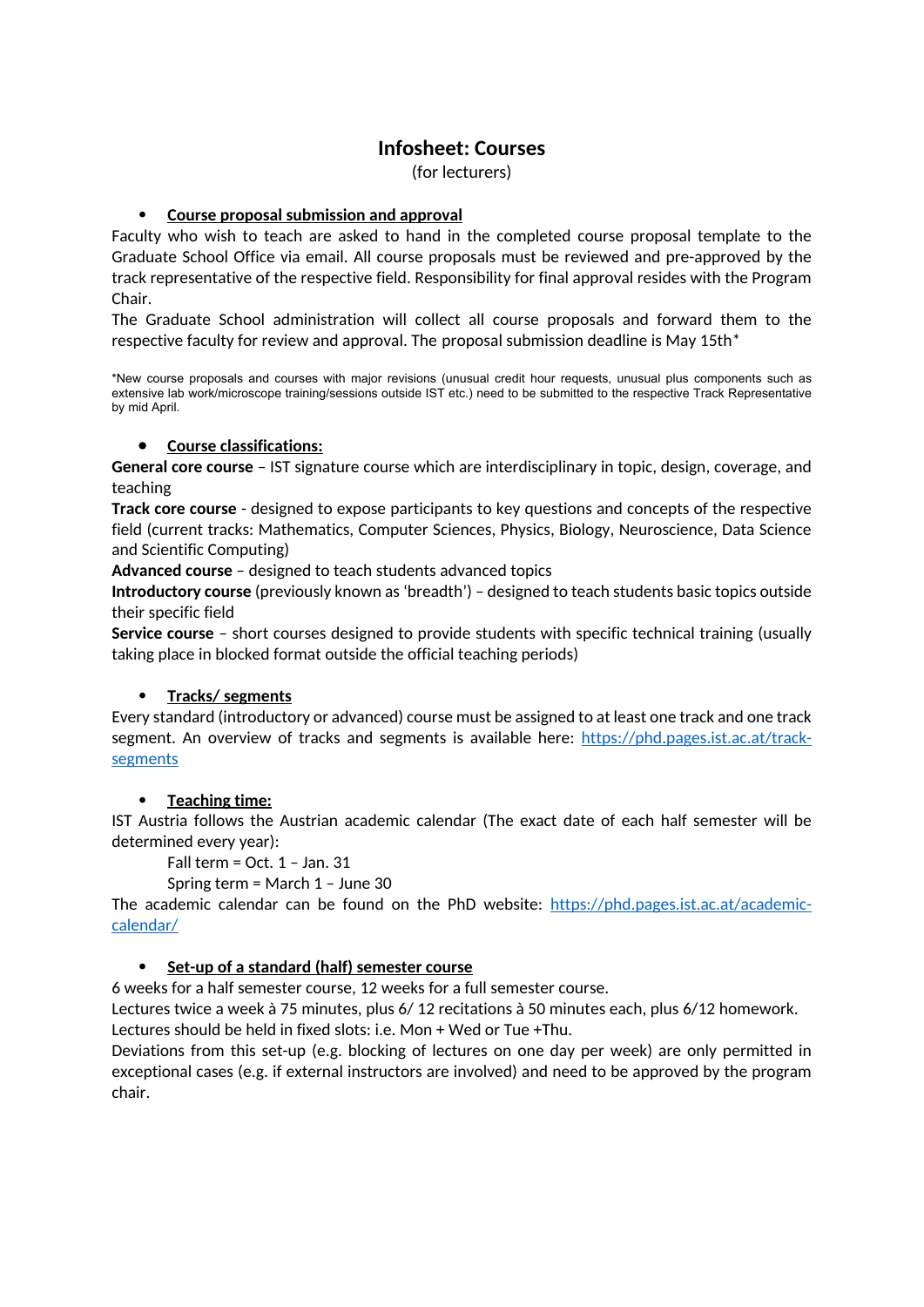Advanced courses can be blocked in exceptional cases, but only during times where they do not interfere with the core modules, i.e. February, July, August, and September.

The workload of a half semester course translates into 3 ECTS credits, a full semester course into 6 ECTS credits.

Exact schedule of the course, policy on absences, on regular assignments, details on evaluation criteria as well as grading policy needs to be communicated in the first meeting. Make slides and additional lecture material available to students. Every course needs to have a webpage in Moodle (see section 'Course websites').

Make sure lectures are well coordinated to ensure a central unifying thread, especially if there are multiple lecturers.

### **Regular teaching slots during semester time:**

**a) Lectures** (2 weekly slots à 75 min: Mon + Wed or Tue + Thu)

\*8:45-10:00am \*10:15-11:30am  $*1:15-2:30$ pm \*2:45-4:00pm

**b) Recitations** (1 weekly slot à 50 min; held on one of the lecture days):

- \* 11:45am-12:35pm (in exceptional cases: 10:15- 11:05am)
- \* 4:15-5:05pm (in exceptional cases: 2:45-3:35pm)

Please note: Instructors can indicate their preferred teaching slots when submitting the course proposal. The GSO cannot guarantee these slots, but will try to accommodate instructor's preferences.

#### **Recitations:**

Recitations are usually held by the teaching assistant(s). The number of TAs per course should reasonably align with the expected number of students enrolling in a course.

Make sure that lectures and recitations are coordinated i.e. the TA should be in the lecture or well aware of what has been covered.

Recitations should be used to address questions about the homework and the lecture material. The TA should prepare a set of questions and problems i.e. prepare extra material.

In addition, the teaching assistant should be available for office hours, assist the students in the course with homework, and help grading homework and exams.

Homework needs to be graded and returned on time.

#### **Registration:**

IST students as well as all other scientists can register for courses via the student portal IQ [\(https://iq.ist.ac.at/student\)](https://iq.ist.ac.at/student). External students have to complete an online survey first (in case they haven't participated in courses at IST before).

The standard registration deadline is one week prior to the course start date. Withdrawal from a course is possible only within the first three weeks after the course start date.

Instructors can view the actual class list in the IQ faculty interface (instructions available here: <https://phd.pages.ist.ac.at/teaching-and-student-records/>)